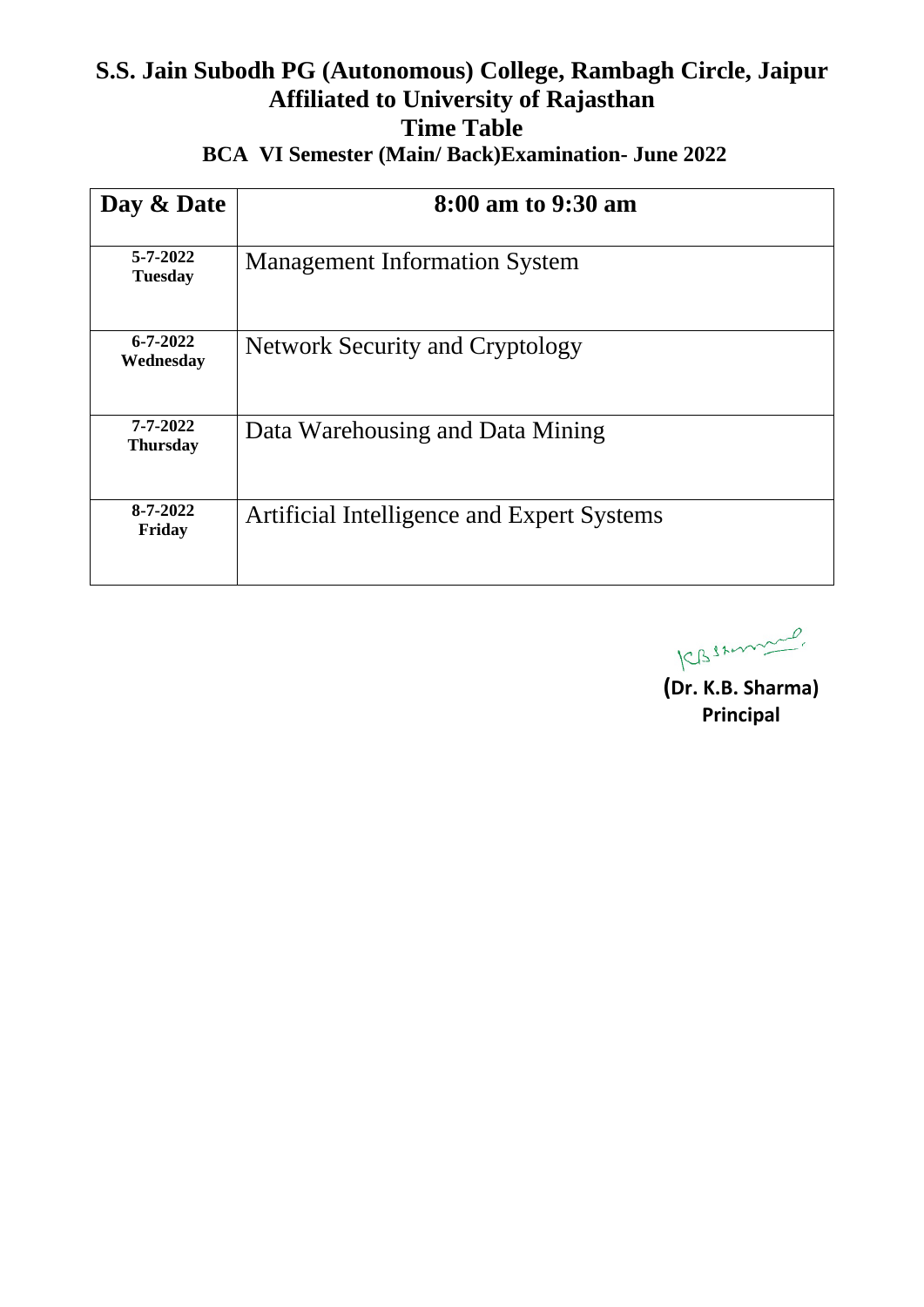# **S.S.Jain Subodh PG (Autonomous) College, Rambagh Circle, Jaipur Affiliated to University of Rajasthan Time Table**

**M.Sc. Physics II Semester Examination- June 2022**

| Day & Date                        | Time                                   | <b>Name of Papers</b>                       |
|-----------------------------------|----------------------------------------|---------------------------------------------|
| $6 - 7 - 2022$<br>Wednesday       | $2:00 \text{ pm}$ to $3:30 \text{ pm}$ | <b>P-I- Electronics</b>                     |
| 7-7-2022<br><b>Thursday</b>       | $2:00 \text{ pm}$ to $3:30 \text{ pm}$ | <b>P-II- Atomic &amp; Molecular Physics</b> |
| $8 - 7 - 2022$<br>Friday          | $2:00 \text{ pm}$ to $3:30 \text{ pm}$ | <b>P-III- Classical Electrodynamics-II</b>  |
| $9 - 7 - 2022$<br><b>Saturday</b> | $2:00 \text{ pm}$ to $3:30 \text{ pm}$ | <b>P-IV Numerical Methods in Physics</b>    |

### **M.Sc. Chemistry II Semester Examination- June 2022**

| Day & Date                        | Time                                   | <b>Name of Papers</b>                |
|-----------------------------------|----------------------------------------|--------------------------------------|
| $6 - 7 - 2022$<br>Wednesday       | $2:00 \text{ pm}$ to $3:30 \text{ pm}$ | <b>P-I-Inorganic Chemistry</b>       |
| $7 - 7 - 2022$<br><b>Thursday</b> | $2:00 \text{ pm}$ to $3:30 \text{ pm}$ | <b>P-II-Organic Chemistry</b>        |
| $8 - 7 - 2022$<br>Friday          | $2:00 \text{ pm}$ to $3:30 \text{ pm}$ | <b>P-III-Physical Chemistry</b>      |
| $9 - 7 - 2022$<br><b>Saturday</b> | $2:00 \text{ pm}$ to $3:30 \text{ pm}$ | P-IV-Spectroscopy-II                 |
| 11-7-2022<br><b>Monday</b>        | $2:00 \text{ pm}$ to $3:30 \text{ pm}$ | <b>P-V- Biophysical Chemistry</b>    |
| 12-7-2022<br><b>Tuesday</b>       | $2:00 \text{ pm}$ to $3:30 \text{ pm}$ | <b>P-VI- Environmental Chemistry</b> |

KBszmand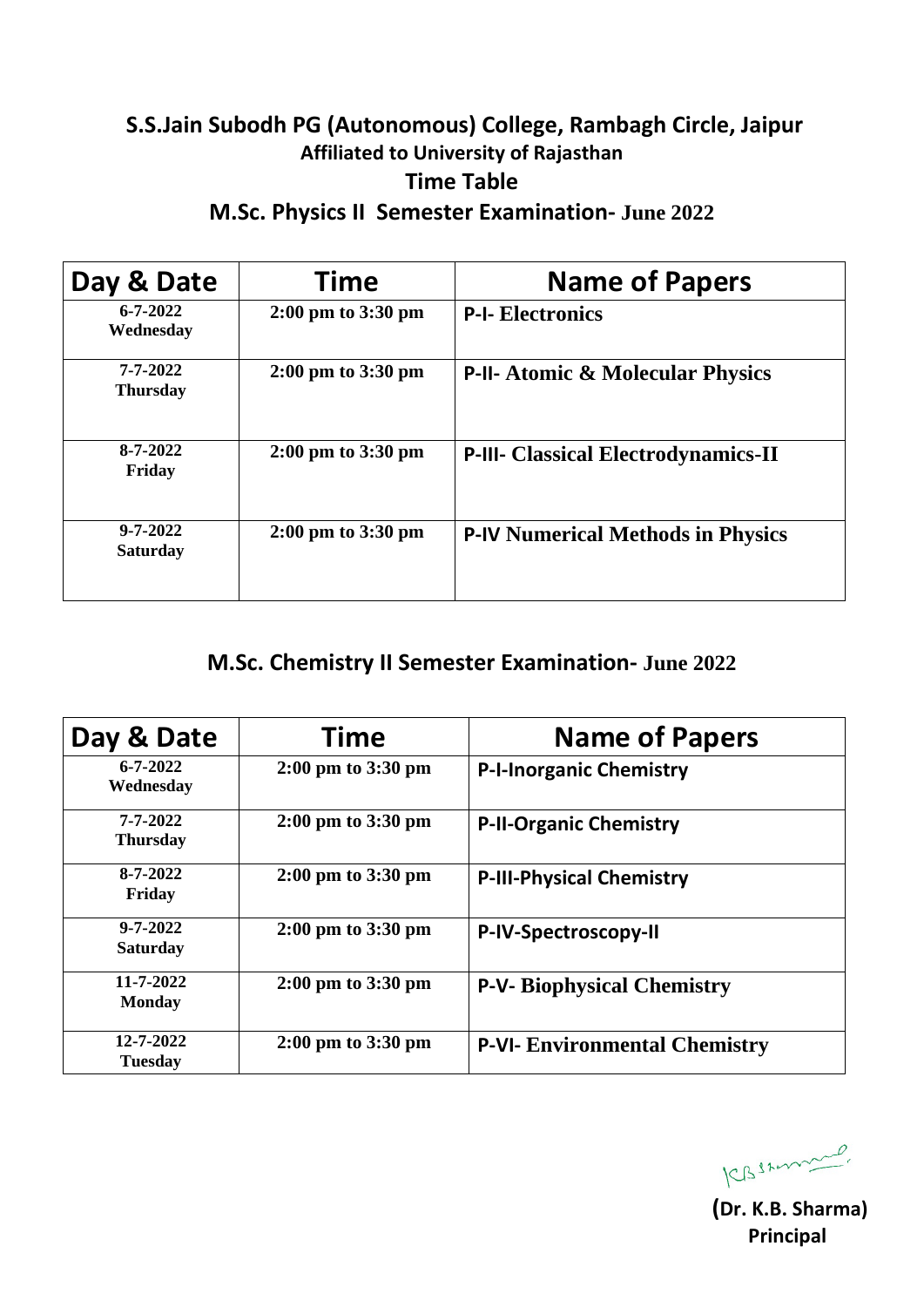## **S.S.Jain Subodh PG (Autonomous) College, Rambagh Circle, Jaipur Affiliated to University of Rajasthan Time Table**

**M.A. / M.Sc. Mathematics II Semester Examination- June 2022**

| Day & Date                        | Time                                   | <b>Name of Papers</b>                                            |
|-----------------------------------|----------------------------------------|------------------------------------------------------------------|
| $6 - 7 - 2022$<br>Wednesday       | $2:00 \text{ pm}$ to $3:30 \text{ pm}$ | P-I-Algebra-II                                                   |
| 7-7-2022<br><b>Thursday</b>       | $2:00 \text{ pm}$ to $3:30 \text{ pm}$ | <b>P-II- Topology</b>                                            |
| 8-7-2022<br>Friday                | $2:00 \text{ pm}$ to $3:30 \text{ pm}$ | <b>P-III-Differential Equations-II</b>                           |
| $9 - 7 - 2022$<br><b>Saturday</b> | $2:00 \text{ pm}$ to $3:30 \text{ pm}$ | <b>P-IV- Riemannian Geometry &amp; Tensor</b><br><b>Analysis</b> |
| 11-7-2022<br><b>Monday</b>        | $2:00 \text{ pm}$ to $3:30 \text{ pm}$ | <b>P-V- Hydrodynamics</b>                                        |
| 12-7-2022<br><b>Tuesday</b>       | $2:00 \text{ pm}$ to $3:30 \text{ pm}$ | <b>P-VI- Special Functions-II</b>                                |

### **M.Sc. Environmental Science II Semester Examination- June 2022**

| Day & Date                        | Time                                   | <b>Name of Papers</b>                                                  |
|-----------------------------------|----------------------------------------|------------------------------------------------------------------------|
| $6 - 7 - 2022$<br>Wednesday       | 2:00 pm to 3:30 pm                     | P-I Occupational Health, Safety &<br><b>Waste Management</b>           |
| 7-7-2022<br><b>Thursday</b>       | $2:00 \text{ pm}$ to $3:30 \text{ pm}$ | <b>P-II Environmental Policies,</b><br><b>Legislation &amp; Ethics</b> |
| $8 - 7 - 2022$<br>Friday          | $2:00 \text{ pm}$ to $3:30 \text{ pm}$ | <b>P-III Environmental Chemistry</b>                                   |
| $9 - 7 - 2022$<br><b>Saturday</b> | $2:00 \text{ pm}$ to $3:30 \text{ pm}$ | <b>P-IV Environmental Disasters &amp;</b><br><b>Management</b>         |

CBSAmmen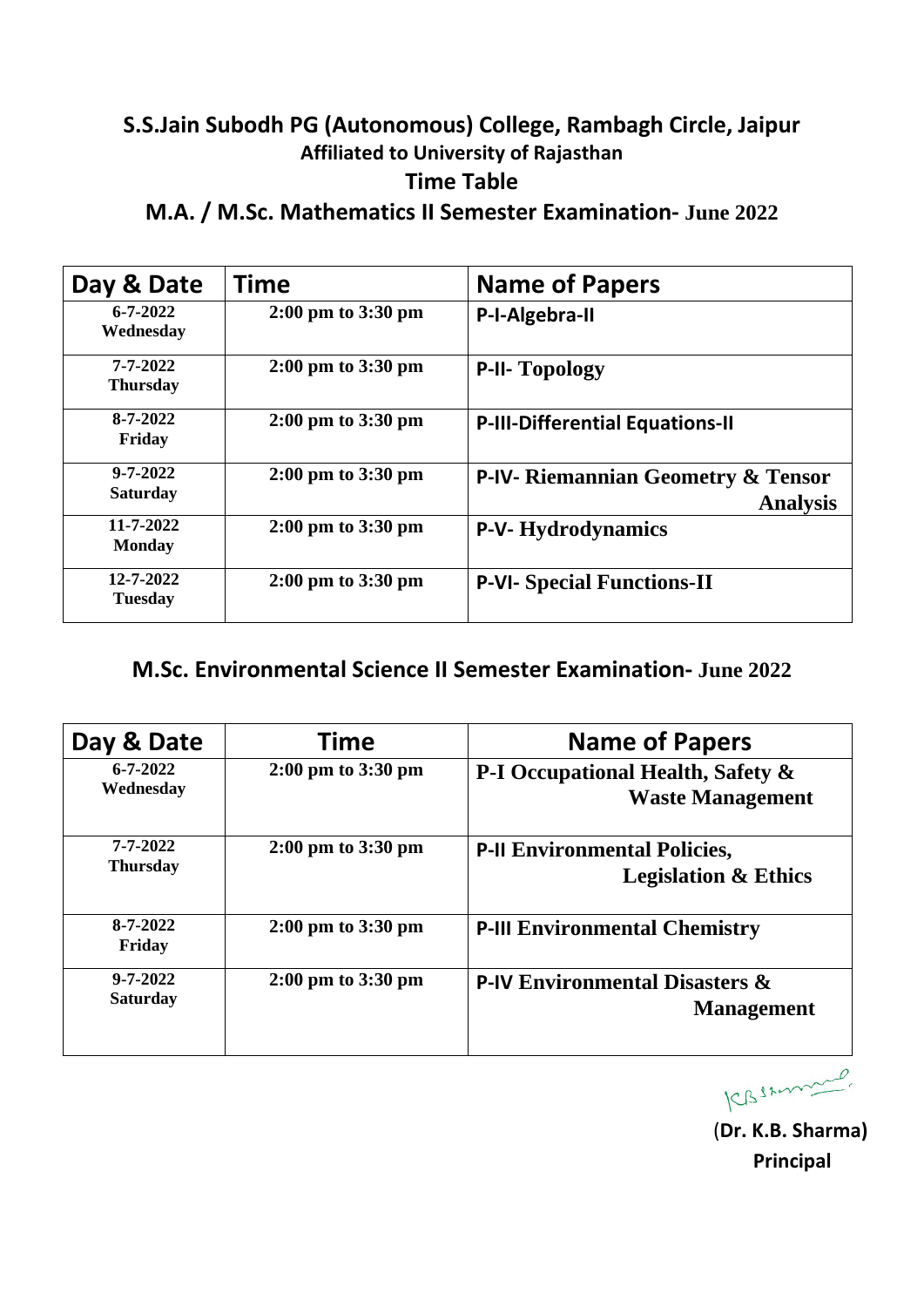## **S.S.Jain Subodh PG (Autonomous) College, Rambagh Circle, Jaipur Affiliated to University of Rajasthan**

#### **Time Table**

**M.Com. EAFM II Semester Examination- June 2022**

| Day & Date                        | <b>Time</b>                    | <b>Name of Papers</b>                         |
|-----------------------------------|--------------------------------|-----------------------------------------------|
| $6 - 7 - 2022$<br>Wednesday       | 11:00 am to $12:30 \text{ pm}$ | <b>P-I- Managerial Economics</b>              |
| 7-7-2022<br><b>Thursday</b>       | 11:00 am to $12:30 \text{ pm}$ | <b>P-II- Financial Analysis &amp; Control</b> |
| $8 - 7 - 2022$<br>Friday          | 11:00 am to $12:30 \text{ pm}$ | <b>P-III Project Planning &amp; Control</b>   |
| $9 - 7 - 2022$<br><b>Saturday</b> | 11:00 am to $12:30 \text{ pm}$ | <b>P-IV- Financial System in India</b>        |

#### **Time Table M.Com. ABST II Semester Examination- June 2022**

| Day & Date                        | <b>Time</b>                    | <b>Name of Papers</b>                      |
|-----------------------------------|--------------------------------|--------------------------------------------|
| $6 - 7 - 2022$<br>Wednesday       | 11:00 am to $12:30 \text{ pm}$ | <b>P-I- Advanced Business Statistics</b>   |
| 7-7-2022<br><b>Thursday</b>       | 11:00 am to $12:30 \text{ pm}$ | <b>P-II Management Accounting</b>          |
| $8 - 7 - 2022$<br>Friday          | 11:00 am to $12:30 \text{ pm}$ | <b>P-III Advanced Corporate Accounting</b> |
| $9 - 7 - 2022$<br><b>Saturday</b> | 11:00 am to $12:30 \text{ pm}$ | <b>P-IV-Goods and Services Tax</b>         |

KBszmand

( **Dr. K.B. Sharma) Principal**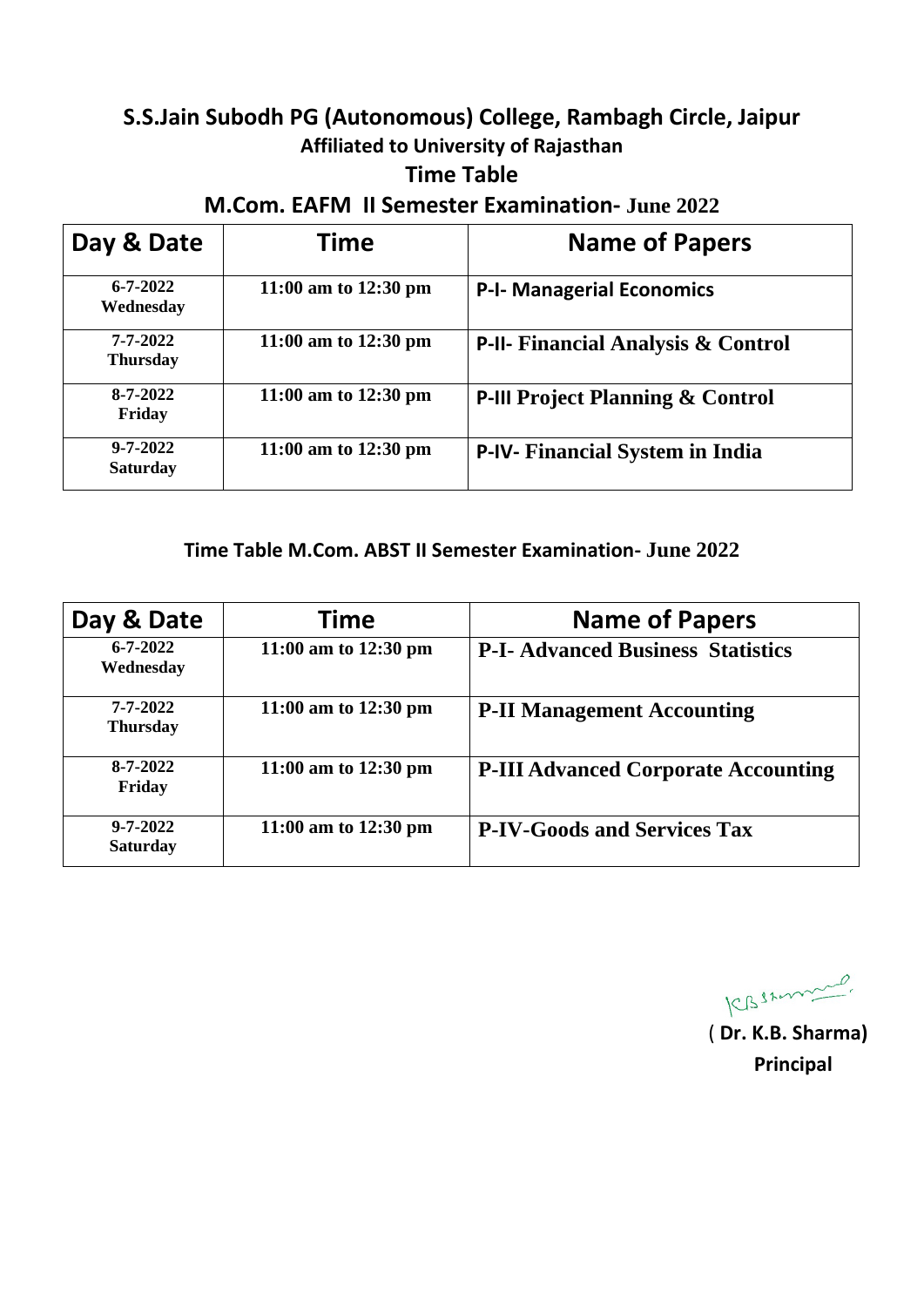#### **S.S.Jain Subodh PG (Autonomous) College, Rambagh Circle, Jaipur Affiliated to University of Rajasthan Time Table M.Com. B.Adm II Semester Examination- June 2022**

| Day & Date                        | Time                           | <b>Name of Papers</b>            |
|-----------------------------------|--------------------------------|----------------------------------|
| $6 - 7 - 2022$<br>Wednesday       | 11:00 am to $12:30 \text{ pm}$ | <b>P-I Management Thinkers</b>   |
| 7-7-2022<br><b>Thursday</b>       | 11:00 am to $12:30 \text{ pm}$ | <b>P-II Business Environment</b> |
| $8 - 7 - 2022$<br>Friday          | 11:00 am to $12:30 \text{ pm}$ | <b>P-III Marketing Research</b>  |
| $9 - 7 - 2022$<br><b>Saturday</b> | 11:00 am to $12:30 \text{ pm}$ | <b>P-IV Managerial Economics</b> |

KBSzonnel.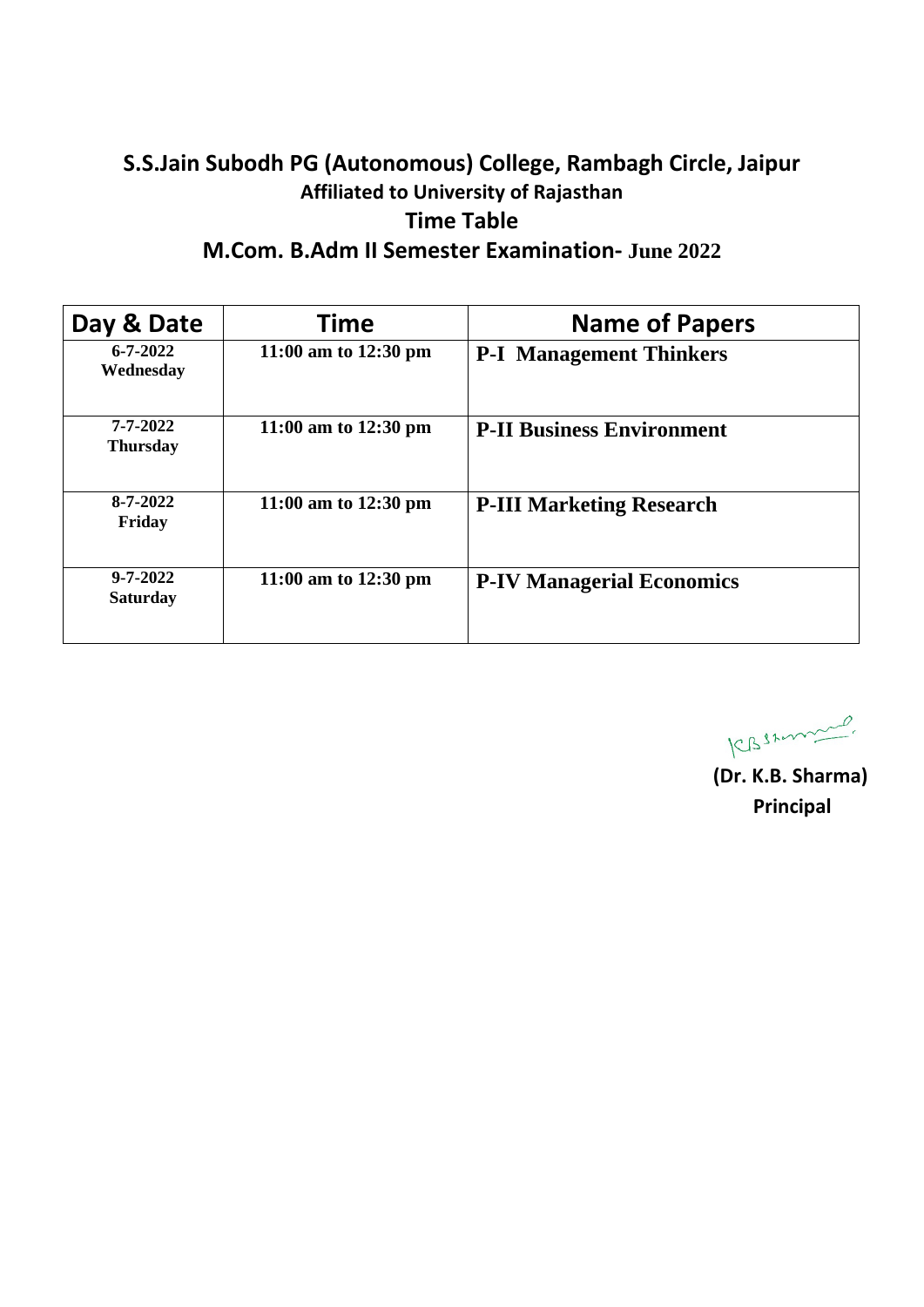### **S.S.Jain Subodh PG (Autonomous) College, Rambagh Circle, Jaipur Affiliated to University of Rajasthan Time Table M.A. History II Semester Examination- June 2022**

| Day & Date                        | <b>Time</b>                    | <b>Name of Papers</b>                                                    |
|-----------------------------------|--------------------------------|--------------------------------------------------------------------------|
| $6 - 7 - 2022$<br>Wednesday       | 11:00 am to $12:30 \text{ pm}$ | P-I- Main Currents in the History of<br>Modern World-II (UP TO 1900A.D.) |
| 7-7-2022<br><b>Thursday</b>       | 11:00 am to $12:30 \text{ pm}$ | P-II-History of Modern World-II<br>$(1900-2000A.D.)$                     |
| $8 - 7 - 2022$<br>Friday          | 11:00 am to $12:30 \text{ pm}$ | <b>P-III Main Trends in the History</b><br>and Culture of Rajasthan-II   |
| $9 - 7 - 2022$<br><b>Saturday</b> | 11:00 am to $12:30 \text{ pm}$ | <b>P-IV-Ancient Indian History -II</b><br>(Earliest to 200BC)            |

#### **M.A. Political Science II Semester Examination- June 2022**

| Day & Date                        | Time                           | <b>Name of Papers</b>                                                   |
|-----------------------------------|--------------------------------|-------------------------------------------------------------------------|
| $6 - 7 - 2022$<br>Wednesday       | 11:00 am to $12:30 \text{ pm}$ | <b>P-I-Western Political Thought-II</b>                                 |
| $7 - 7 - 2022$<br><b>Thursday</b> | 11:00 am to $12:30 \text{ pm}$ | <b>P-II-Indian Political Thought-II</b>                                 |
| $8 - 7 - 2022$<br>Friday          | 11:00 am to $12:30 \text{ pm}$ | <b>P-III-International Politics-II</b>                                  |
| $9 - 7 - 2022$<br><b>Saturday</b> | 11:00 am to $12:30 \text{ pm}$ | <b>P-IV-Theory &amp; Practice of Public</b><br><b>Administration-II</b> |

**.** 

KBSzmana,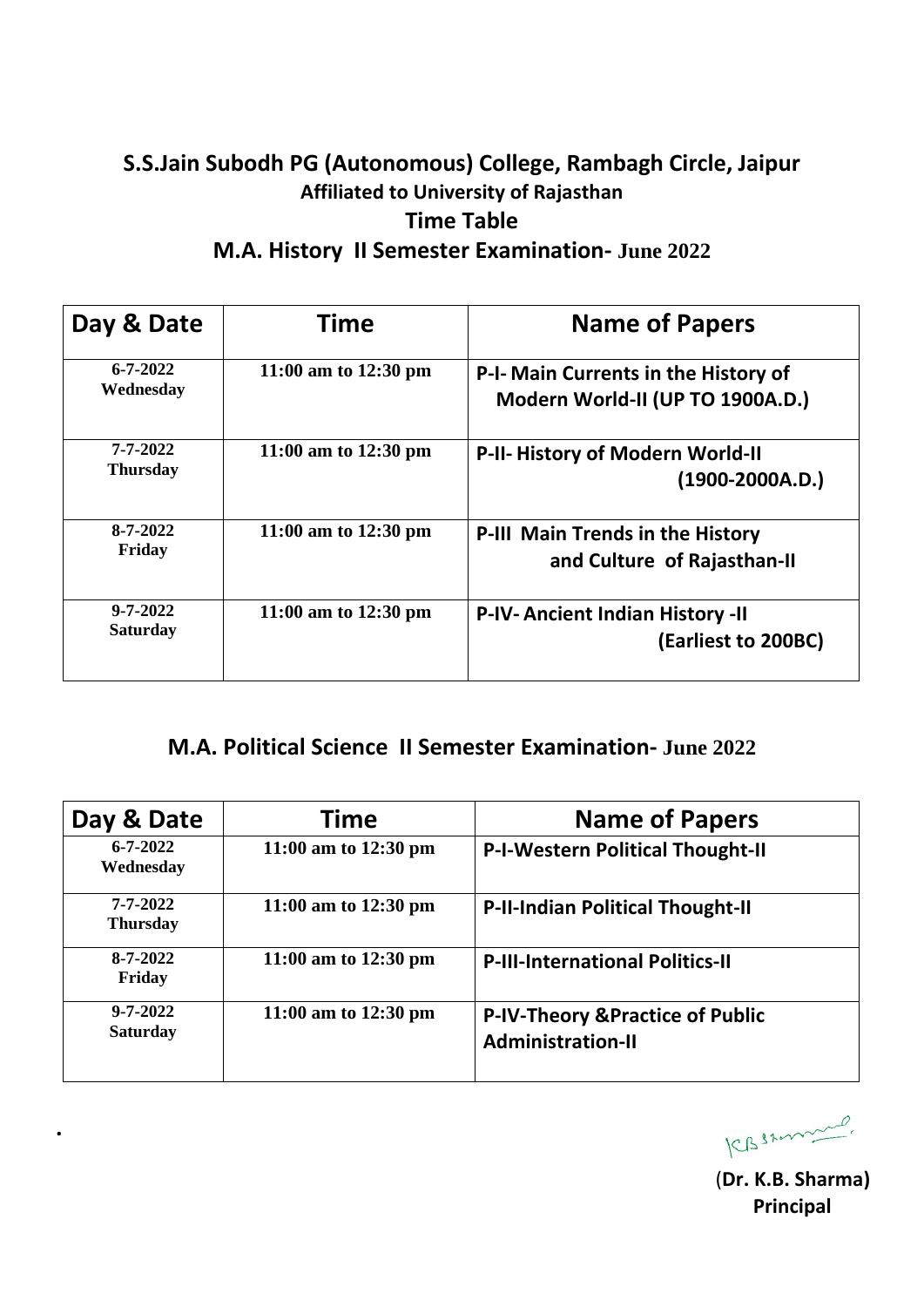#### **S.S.Jain Subodh PG (Autonomous) College, Rambagh Circle, Jaipur Affiliated to University of Rajasthan Time Table M.A./M. Sc. Geography II Semester Examination- June 2022**

**Day & Date Time Name of Papers 6-7-2022 Wednesday** 11:00 am to 12:30 pm  $\vert$  **P-I-** Geographical Thoughts – II  **(Modern) 7-7-2022 Thursday 11:00 am to 12:30 pm P-II- Climatology & Oceanography 8-7-2022 Friday 11:00 am to 12:30 pm P-III- Principles & Theory of Economic Geography 9-7-2022 Saturday 11:00 am to 12:30 pm P-IV Man & Natural Environment-II**

#### **M.A. Public Administration II Semester Examination- June 2022**

| Day & Date                        | Time                           | <b>Name of Papers</b>                                          |
|-----------------------------------|--------------------------------|----------------------------------------------------------------|
| $6 - 7 - 2022$<br>Wednesday       | 11:00 am to $12:30 \text{ pm}$ | <b>P-I Management Techniques</b>                               |
| 7-7-2022<br><b>Thursday</b>       | 11:00 am to $12:30 \text{ pm}$ | <b>P-II Comparative Administrative</b><br><b>Systems</b>       |
| $8 - 7 - 2022$<br>Friday          | 11:00 am to $12:30 \text{ pm}$ | <b>P-III Human Resource Management in</b><br><b>Government</b> |
| $9 - 7 - 2022$<br><b>Saturday</b> | 11:00 am to $12:30 \text{ pm}$ | <b>P-IV Social Welfare Administration in</b><br><b>India</b>   |

KBSzmme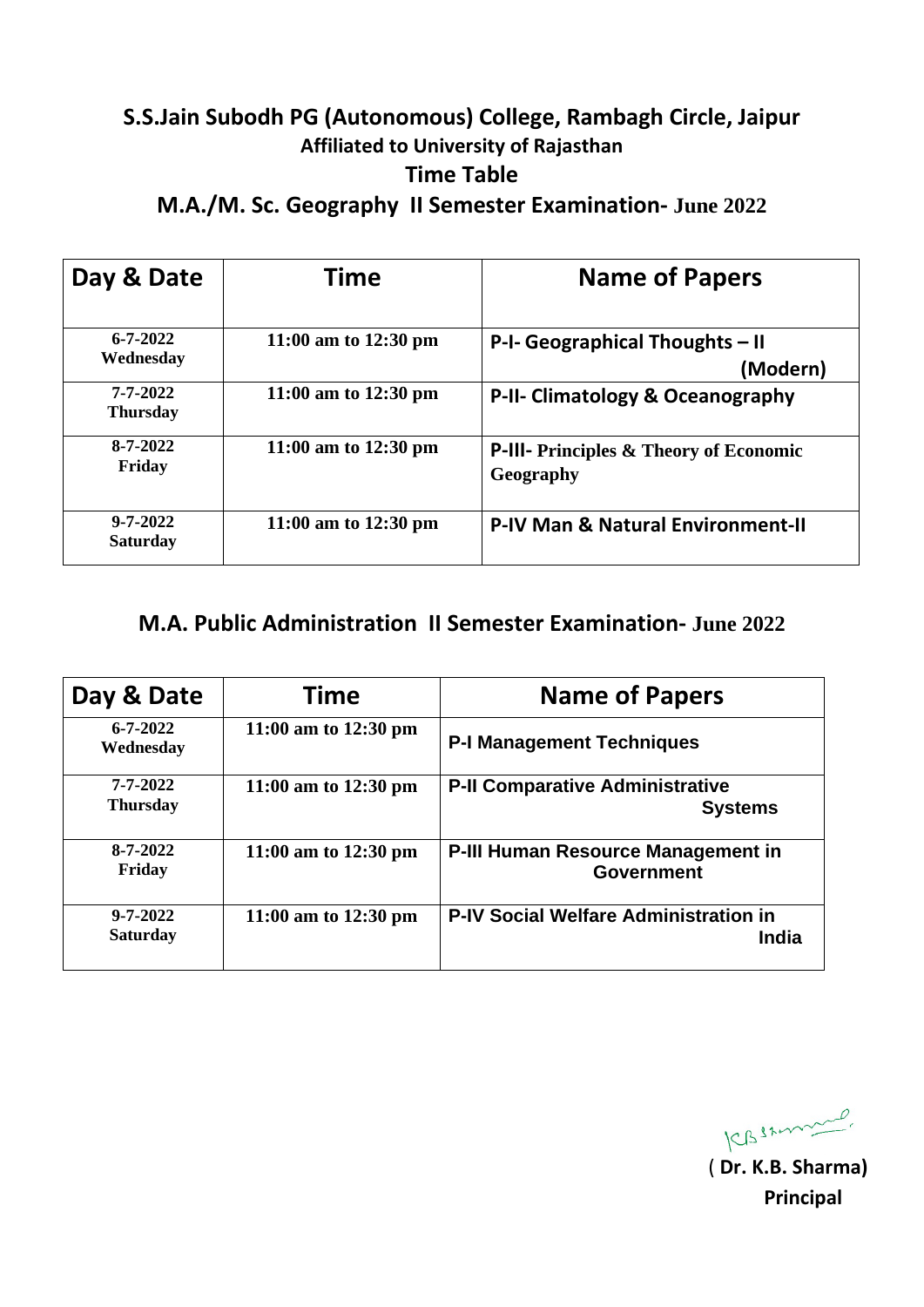## **S.S.Jain Subodh PG (Autonomous) College, Rambagh Circle, Jaipur Affiliated to University of Rajasthan**

#### **Time Table**

**M.A. Journalism and Mass Communication II Semester Examination- June 2022**

| Day & Date                        | Time                           | <b>Name of Papers</b>                |
|-----------------------------------|--------------------------------|--------------------------------------|
| $6 - 7 - 2022$<br>Wednesday       | 11:00 am to $12:30 \text{ pm}$ | <b>P-I Theories of Communication</b> |
| 7-7-2022<br><b>Thursday</b>       | 11:00 am to $12:30 \text{ pm}$ | <b>P-II Media Laws and Ethics</b>    |
| $8 - 7 - 2022$<br>Friday          | 11:00 am to $12:30 \text{ pm}$ | <b>P-III</b> Computer Applications   |
| $9 - 7 - 2022$<br><b>Saturday</b> | 11:00 am to $12:30 \text{ pm}$ | <b>P-IV</b> Media Management         |

KBSzonnel.

( **Dr. K.B. Sharma) Principal**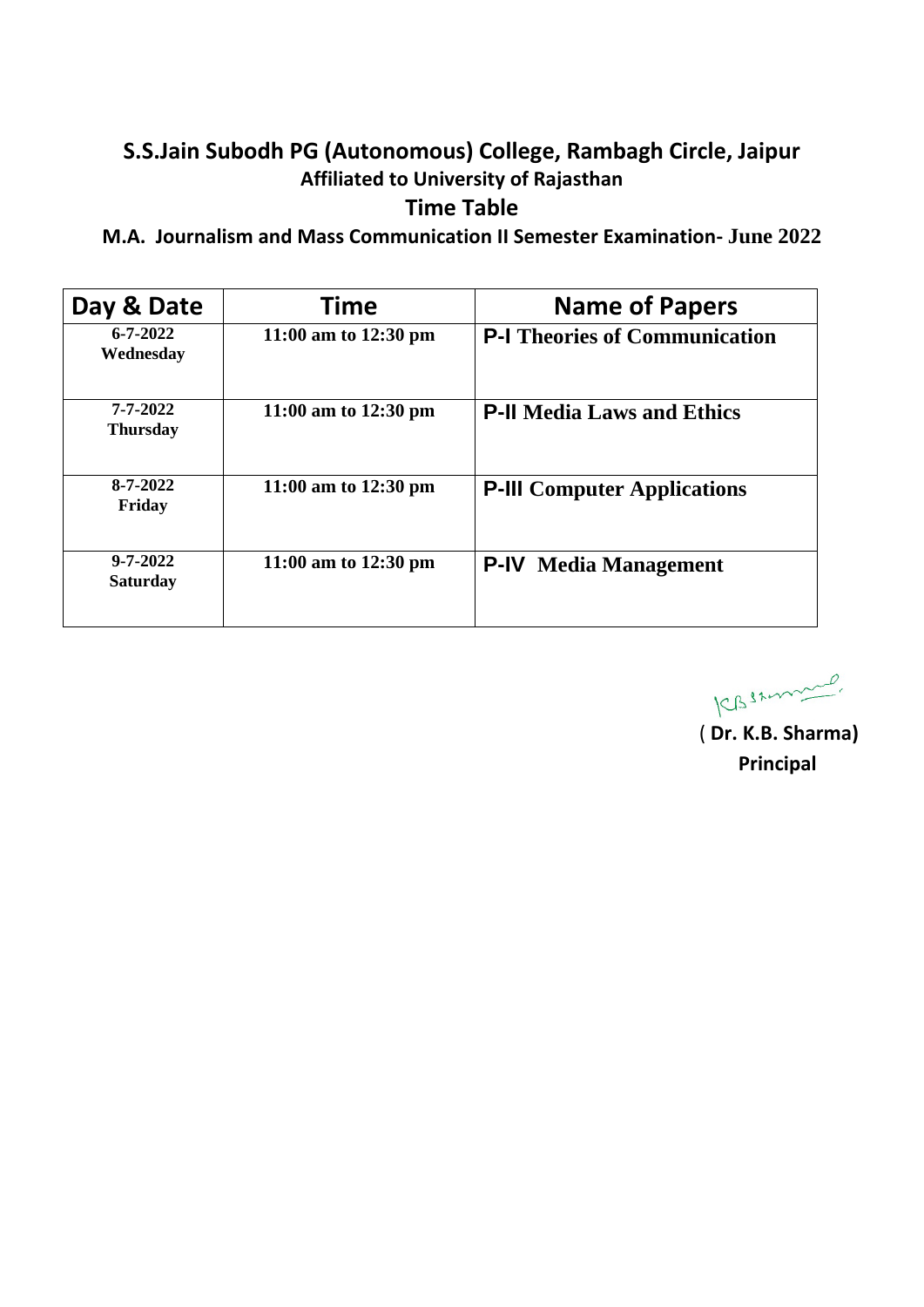### **S.S.Jain Subodh PG (Autonomous) College, Rambagh Circle, Jaipur Affiliated to University of Rajasthan Time Table M.Sc. Botany II Semester Examination- June 2022**

| Day & Date                        | Time                                   | <b>Name of Papers</b>                                             |
|-----------------------------------|----------------------------------------|-------------------------------------------------------------------|
| $6 - 7 - 2022$<br>Wednesday       | $2:00 \text{ pm}$ to $3:30 \text{ pm}$ | <b>P-I Genetics and Plant Breeding</b>                            |
| 7-7-2022<br><b>Thursday</b>       | $2:00 \text{ pm}$ to $3:30 \text{ pm}$ | <b>P-II Morphology and Diversity of</b><br><b>Vascular Plants</b> |
| $8 - 7 - 2022$<br>Friday          | $2:00 \text{ pm}$ to $3:30 \text{ pm}$ | <b>P-III</b> Phytopathology                                       |
| $9 - 7 - 2022$<br><b>Saturday</b> | $2:00 \text{ pm}$ to $3:30 \text{ pm}$ | <b>P-IV Plant Physiology and</b><br><b>Metabolism</b>             |

## **M.Sc. Zoology II Semester Examination- June 2022**

| Day & Date                        | Time                                   | <b>Name of Papers</b>                                               |
|-----------------------------------|----------------------------------------|---------------------------------------------------------------------|
| $6 - 7 - 2022$<br>Wednesday       | $2:00 \text{ pm}$ to $3:30 \text{ pm}$ | <b>P-I General Physiology</b>                                       |
| 7-7-2022<br><b>Thursday</b>       | $2:00 \text{ pm}$ to $3:30 \text{ pm}$ | <b>P-II Environmental Biology and Ethology</b>                      |
| $8 - 7 - 2022$<br>Friday          | $2:00 \text{ pm}$ to $3:30 \text{ pm}$ | P-III Molecular Biology, Biotechnology and<br><b>Bioinformatics</b> |
| $9 - 7 - 2022$<br><b>Saturday</b> | $2:00 \text{ pm}$ to $3:30 \text{ pm}$ | <b>P-IV Genetics and Molecular Evolution</b>                        |

CBSAmme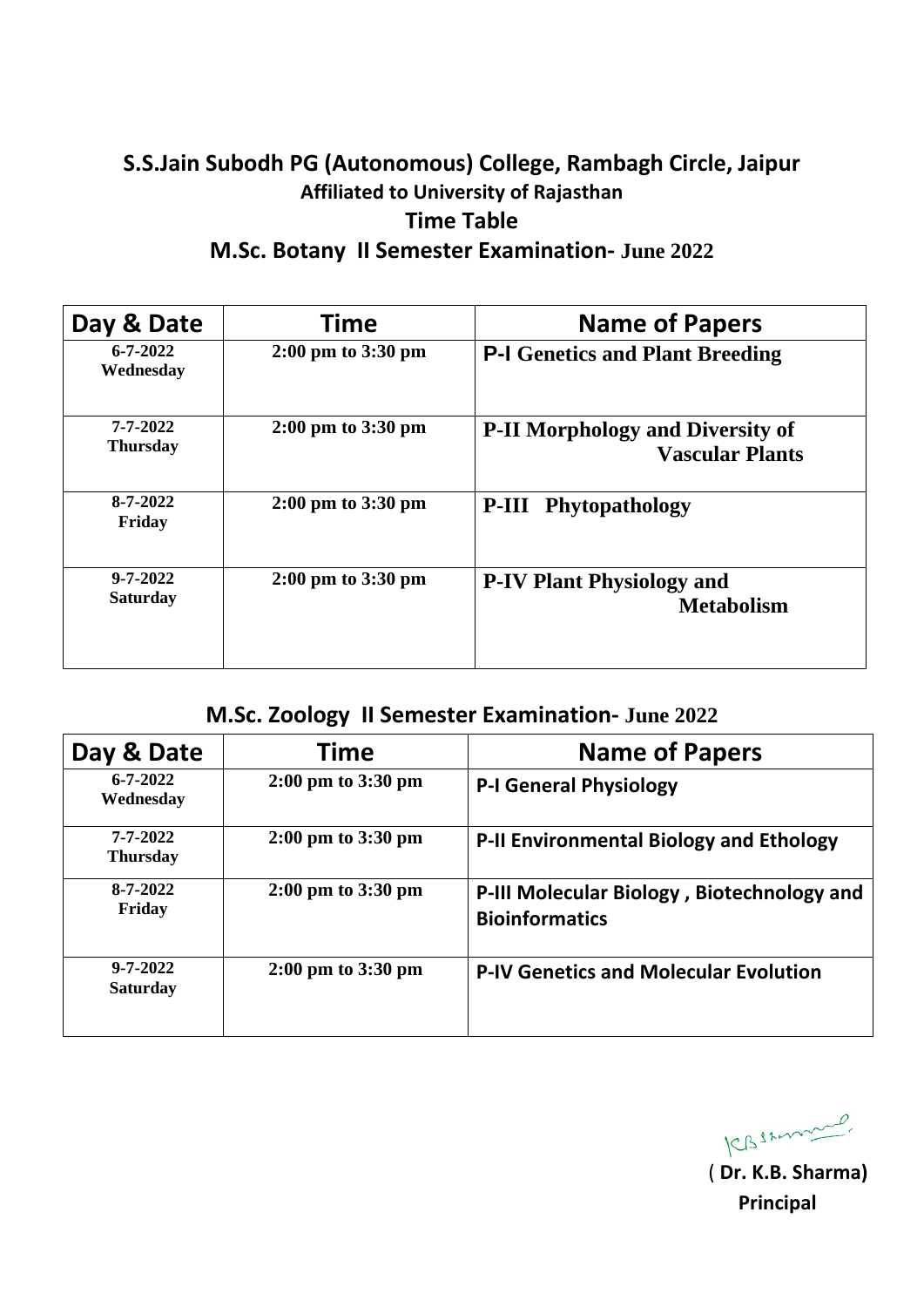### **S.S.Jain Subodh PG (Autonomous) College, Rambagh Circle, Jaipur Affiliated to University of Rajasthan Time Table**

**M.Sc. Information Technology II Semester Examination- June 2022**

| Day & Date                        | <b>Time</b>                            | <b>Name of Papers</b>                                     |
|-----------------------------------|----------------------------------------|-----------------------------------------------------------|
| $6 - 7 - 2022$<br>Wednesday       | $2:00 \text{ pm}$ to $3:30 \text{ pm}$ | <b>P-I Object Oriented Programming</b><br><b>Concepts</b> |
| $7 - 7 - 2022$<br><b>Thursday</b> | $2:00 \text{ pm}$ to $3:30 \text{ pm}$ | <b>P-II Data Structure &amp; Algorithms</b>               |
| $8 - 7 - 2022$<br>Friday          | $2:00 \text{ pm}$ to $3:30 \text{ pm}$ | <b>P-III Web Designing &amp; Development</b>              |
| $9 - 7 - 2022$<br><b>Saturday</b> | $2:00 \text{ pm}$ to $3:30 \text{ pm}$ | <b>P-IV Management Information System</b>                 |
| 11-7-2022<br><b>Monday</b>        | $2:00 \text{ pm}$ to $3:30 \text{ pm}$ | <b>P-V Data Communication &amp; Networking</b>            |

#### **PGDCA II Semester Examination- June 2022**

| Day & Date                        | Time                                   | <b>Name of Papers</b>                                      |
|-----------------------------------|----------------------------------------|------------------------------------------------------------|
| $6 - 7 - 2022$<br>Wednesday       | $2:00 \text{ pm}$ to $3:30 \text{ pm}$ | <b>P-I Data Base Management Sytem</b>                      |
| $7 - 7 - 2022$<br><b>Thursday</b> | $2:00 \text{ pm}$ to $3:30 \text{ pm}$ | <b>P-II Object Oriented Programming</b><br><b>Concepts</b> |
| 8-7-2022<br>Friday                | $2:00 \text{ pm}$ to $3:30 \text{ pm}$ | <b>P-III Desktop Publishing</b>                            |
| $9 - 7 - 2022$<br><b>Saturday</b> | $2:00 \text{ pm}$ to $3:30 \text{ pm}$ | <b>P-IV Tally</b>                                          |
| 11-7-2022<br><b>Monday</b>        | $2:00 \text{ pm}$ to $3:30 \text{ pm}$ | P-V System Analysis & Design                               |

**(Dr. K.B. Sharma)** 

 **Principal**